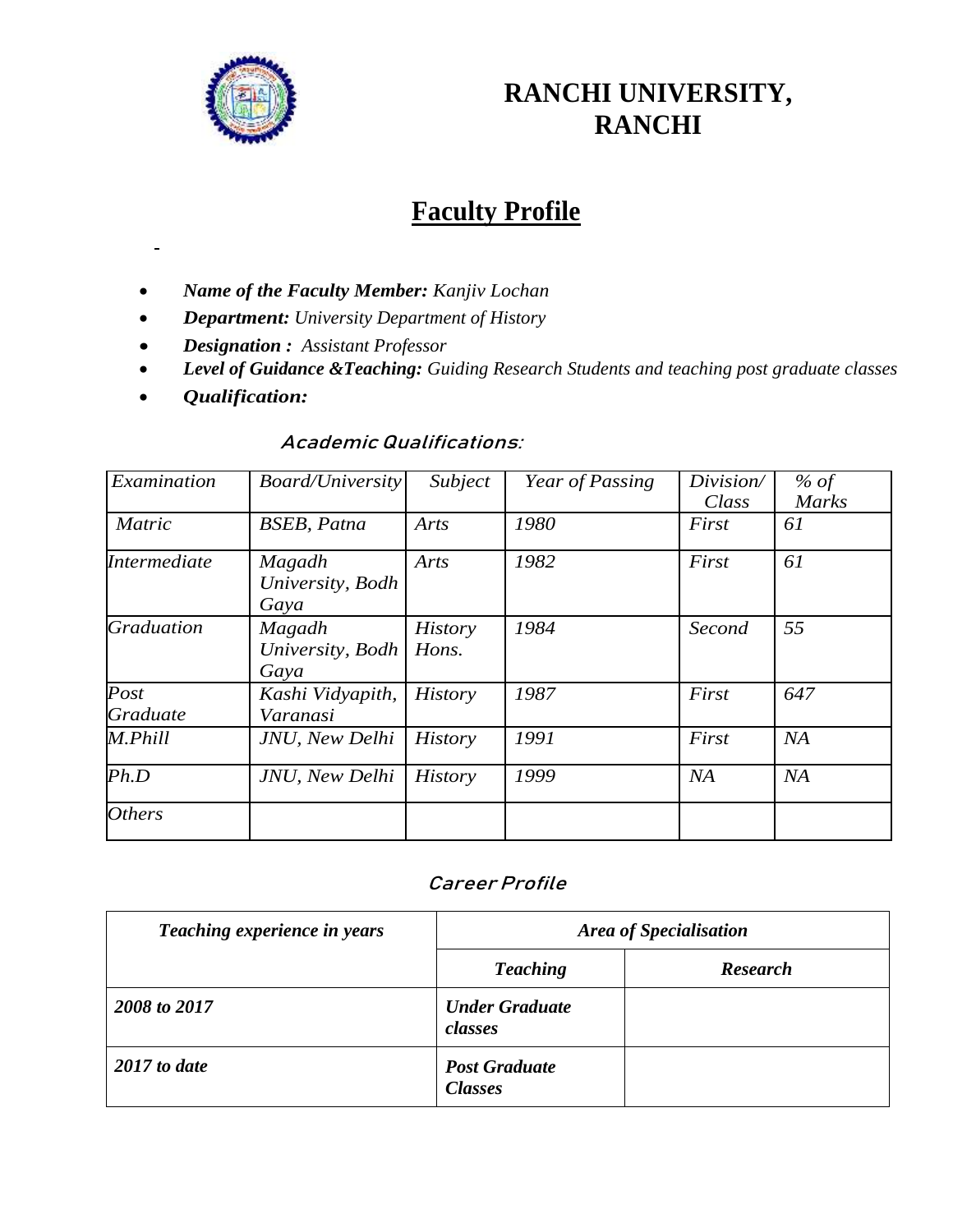| Name of      | Registration No. & | Topic of research  | <b>Present Status</b>   |
|--------------|--------------------|--------------------|-------------------------|
| Research     | Date               | work               | ( <i>No. of Ph.D.</i>   |
| Scholar      |                    |                    | awarded                 |
|              |                    |                    | $\log$ <i>ongoing</i> ) |
|              |                    |                    |                         |
|              |                    |                    |                         |
| Punam Toppo  |                    | Dance in Jharkhand | Ongoing                 |
|              |                    |                    |                         |
| Sani Santosh |                    | Churches in        |                         |
|              |                    |                    |                         |
|              |                    | <b>Jharkhand</b>   | Ongoing                 |

## *Research Guidance : M.Phil/Ph.D. /D.Sc. /D. Litt (May 2017 to till date):*

#### *Books authored/Edited/Co-Author Chapter in Book (May 2017 to till date)*

| Name of Books Subjec                                    |                   | Sole or Co-<br>Author | <b>ISBN</b> | Date of<br>Publicatio<br>n | Name of<br>Publishers           |
|---------------------------------------------------------|-------------------|-----------------------|-------------|----------------------------|---------------------------------|
| Ranchi District<br><b>Gazetteer Revisited</b> Sociology | <b>Historical</b> | Sole                  |             | 2019                       | Ranchi<br>University,<br>Ranchi |
|                                                         |                   |                       |             |                            |                                 |
|                                                         |                   |                       |             |                            |                                 |
|                                                         |                   |                       |             |                            |                                 |

## *Number of Research papers published in Journals/Periodical (May 2017 to till date)*

| Sr.            | Title with page                                        | <b>ISSN</b> | Name of Journal | Date of Publication |
|----------------|--------------------------------------------------------|-------------|-----------------|---------------------|
| No.            | Nos.                                                   |             |                 |                     |
| 1              | Introduction to the<br>Ayurvedic text Aştān<br>Hridaya | 0974-200X   | Anusandhanika   | <b>July 2017</b>    |
| $\overline{2}$ | Tribes in<br>Historiography                            | 0974-200X   | Anusandhanika   | December 2017       |
| $\mathfrak{Z}$ | Women in Ancient<br>India: Some specific<br>aspects    | 0974-200X   | Anusandhanika   | <b>July 2018</b>    |
| $\overline{4}$ | Some Aspects of the<br>Non Cooperation<br>Movt.        | 0974-200X   | Anusandhanika   | December 2018       |
|                |                                                        |             |                 |                     |